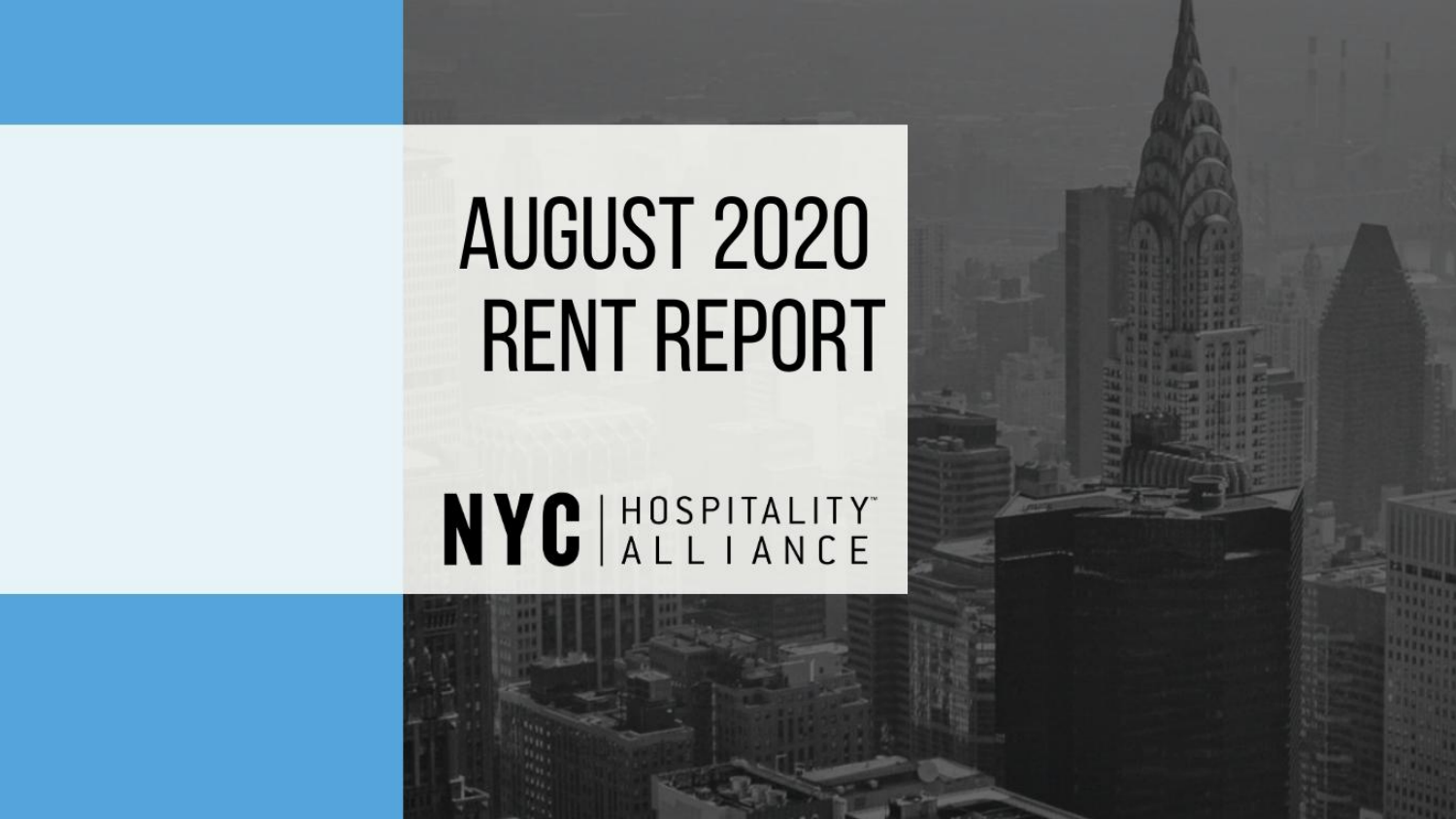

## **BACKGROUND**

The NYC Hospitality Alliance, a nonprofit trade organization representing the hospitality industry in New York City surveyed 457 restaurants, bars, nightclubs, and event venues in NYC about their rent obligations during COVID-19. The survey data was collected between August 25th to September 11th, 2020.

2020 RENT REPORT | ALLIANCE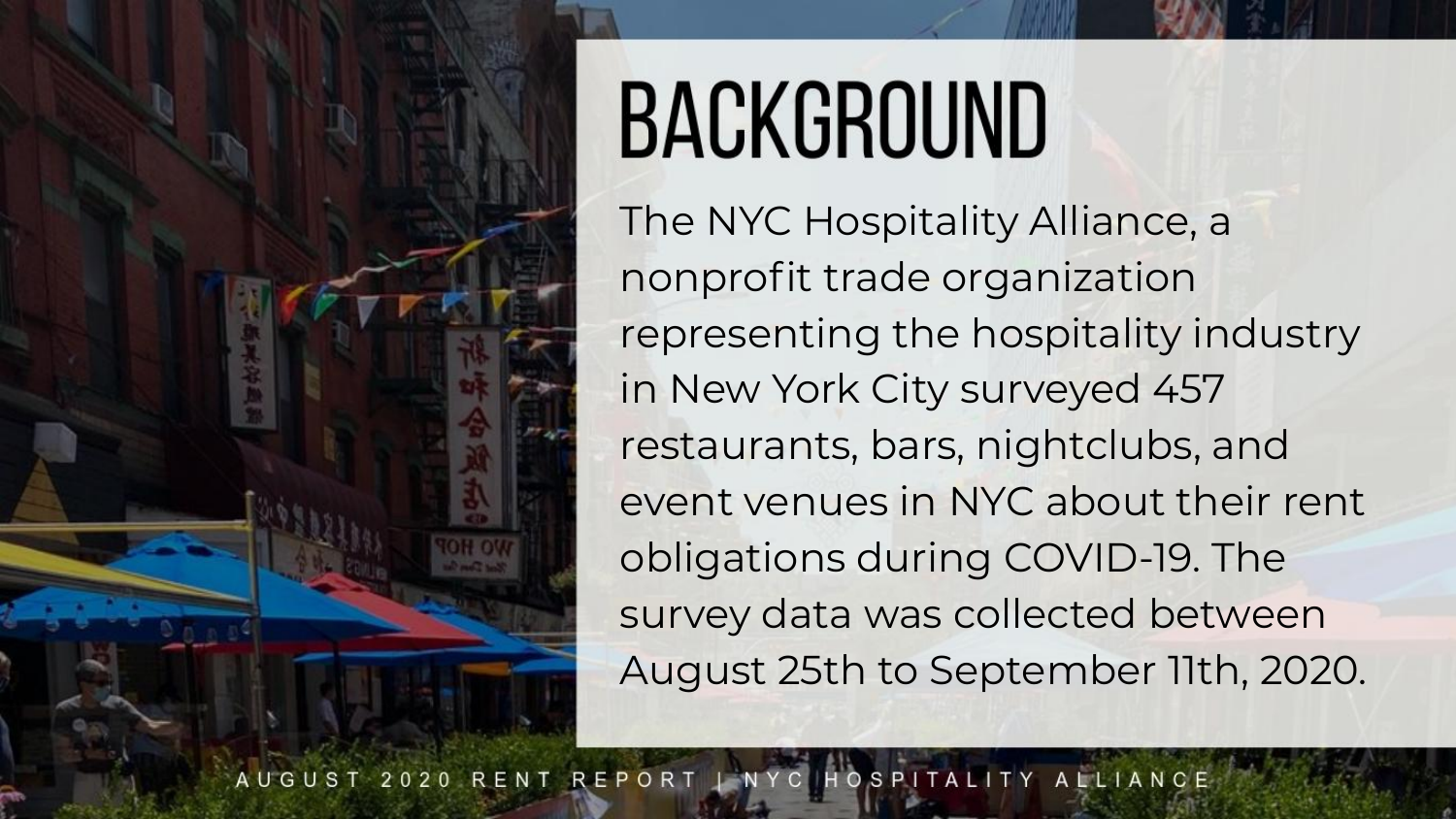## **KEY FINDINGS**

- 87% of respondents could not pay their full August rent.
- 60% of landlords still haven't waived rent during the COVID-19 pandemic.
- Of the 40% of landlords that waived rent during the COVID-19 pandemic, less than 1/3 waived more than half the rent.
- 90% of respondents could not renegotiate their lease due to the COVID-19 pandemic.

AUGUST 2020 RENT REPORT | NYC HOSPITALITY ALLIANCE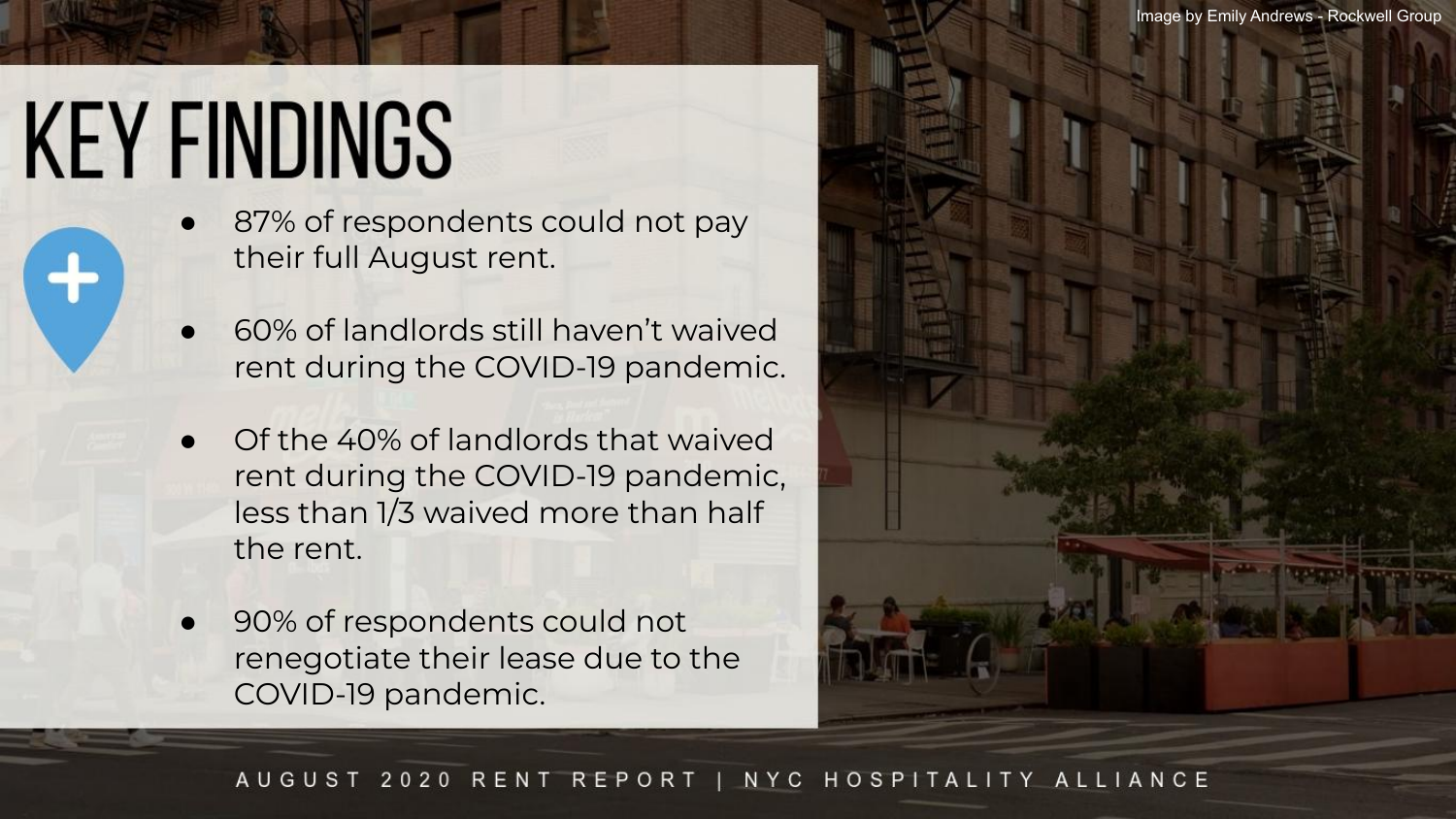

## **COMPARED TO PRIOR** MONTHS...

- The number of NYC restaurants, bars, nightclubs and event venues in NYC that have not been able to pay their rent has increased since the start of the pandemic.
	- June: 80% could not pay rent
	- July: 83% could not pay rent
	- August: 87% could not pay rent
- We recorded only a 4% increase in renegotiated leases between June and August.

NYC HOSPITALITY ALLIANCE AUGUST 2020 RENT REPORT |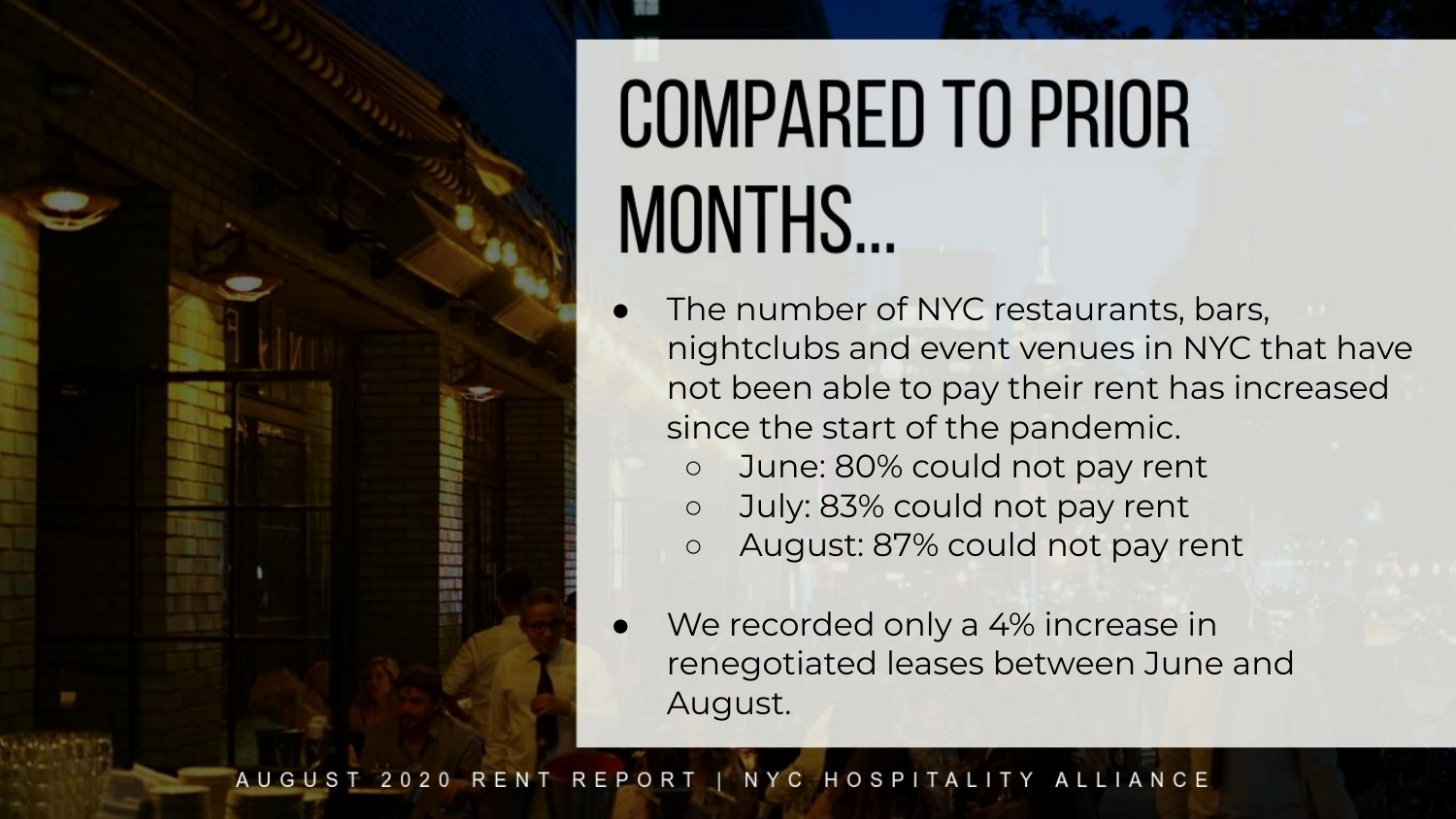### IN AUGUST 2020, YOUR BUSINESS EXPECTS TO PAY HOW MUCH OF YOUR RENT?



\*SEE NEXT SLIDE FOR PAYMENT DETAILS

AUGUST 2020 RENT REPORT NYC HOSPITALITY ALLIANCE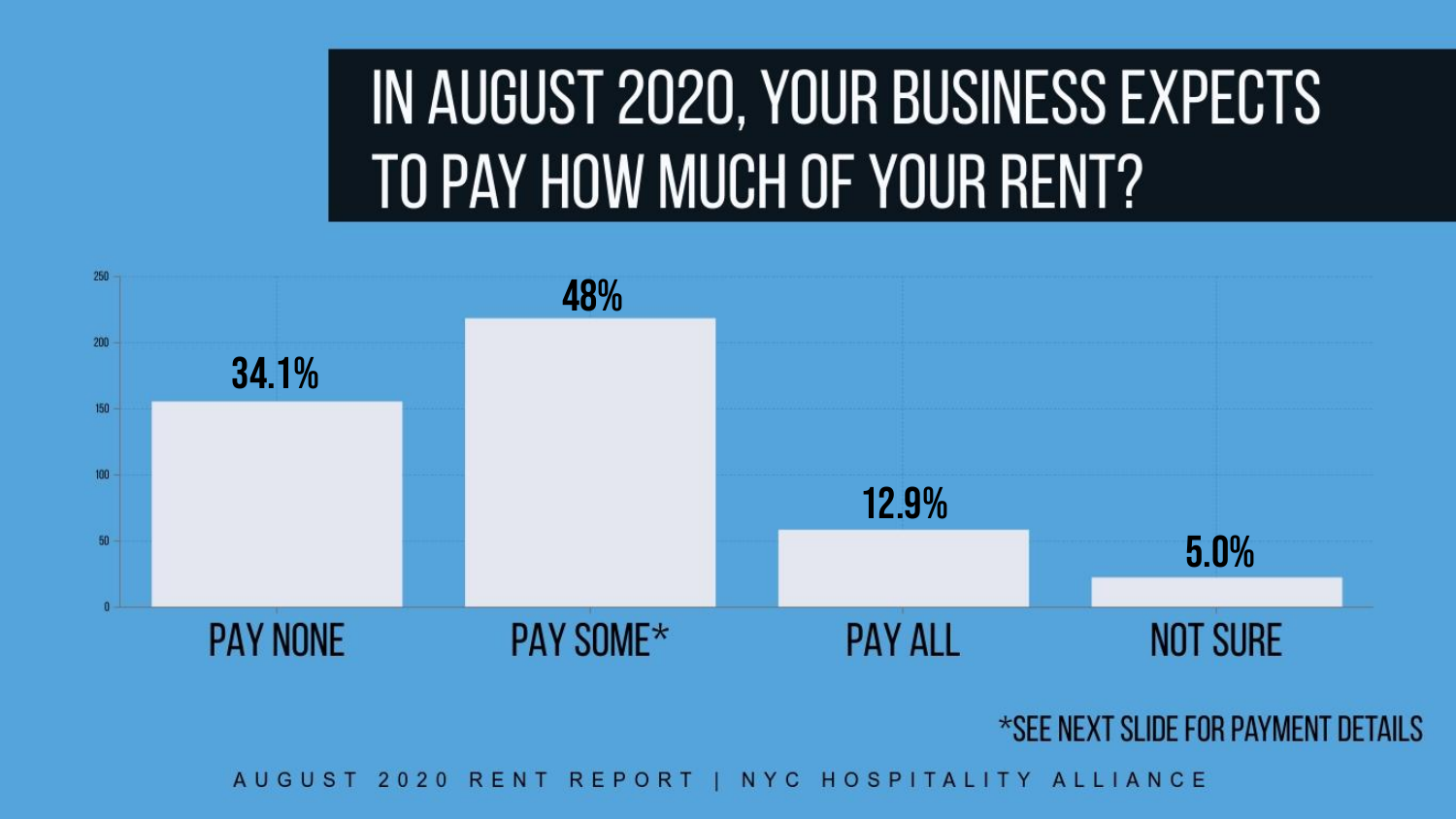**FROM THE RESPONDENTS THAT ARE PAYING SOME RENT, WHAT % RENT DOES YOUR BUSINESS EXPECT TO PAY?** 



#### AUGUST 2020 RENT REPORT **NY**  $\mathbb{C}$ HOSPITALITY ALLIANCE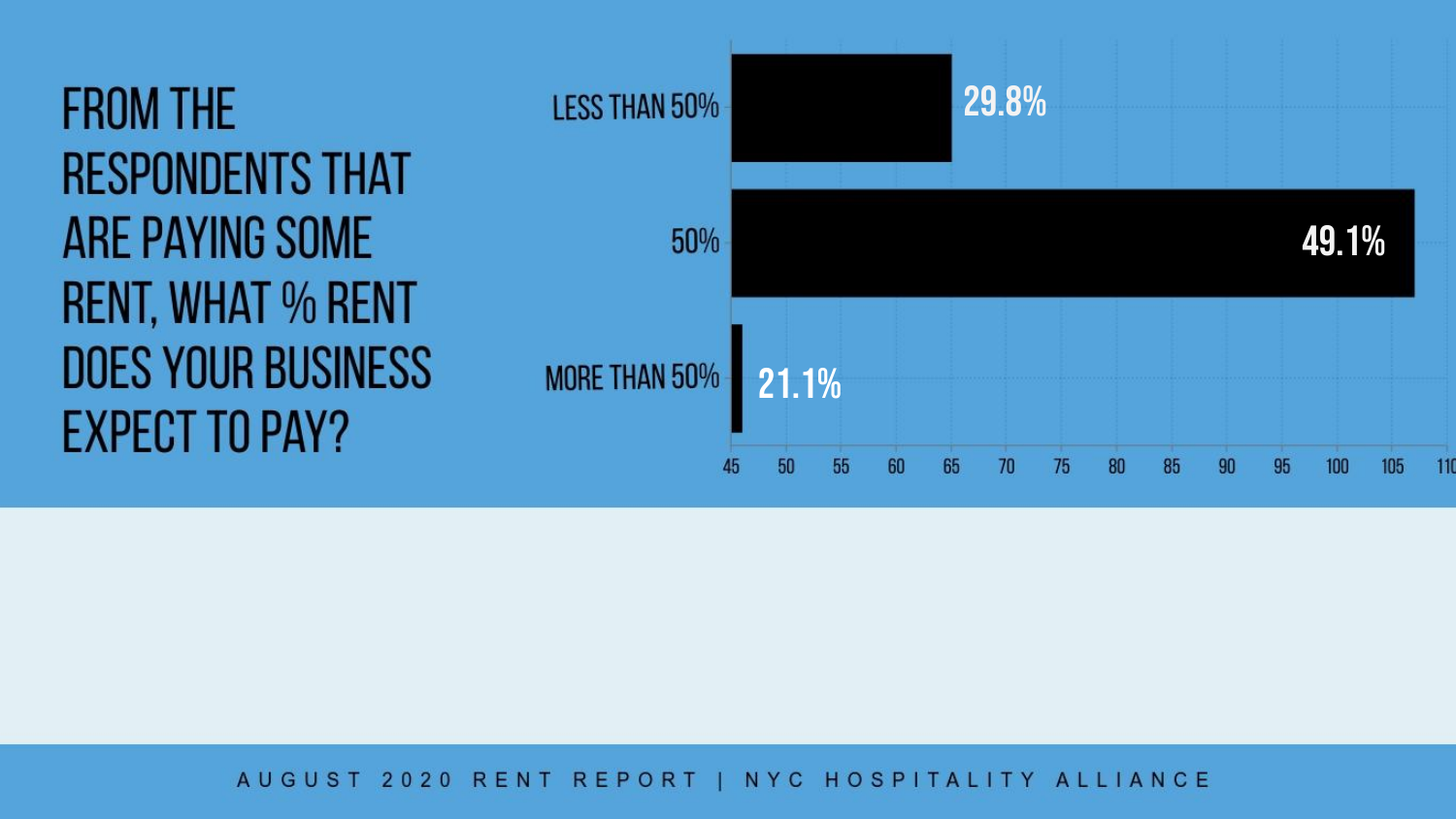### **HAS YOUR LANDLORD WAIVED** ANY OF YOUR RENT IN **RELATION TO COVID-19?**

#### **IF YES, WHAT PERCENTAGE OF RENT** WAIVED



NYC HOSPITALITY ALLIANCE AUGUST 2020 RENT REPORT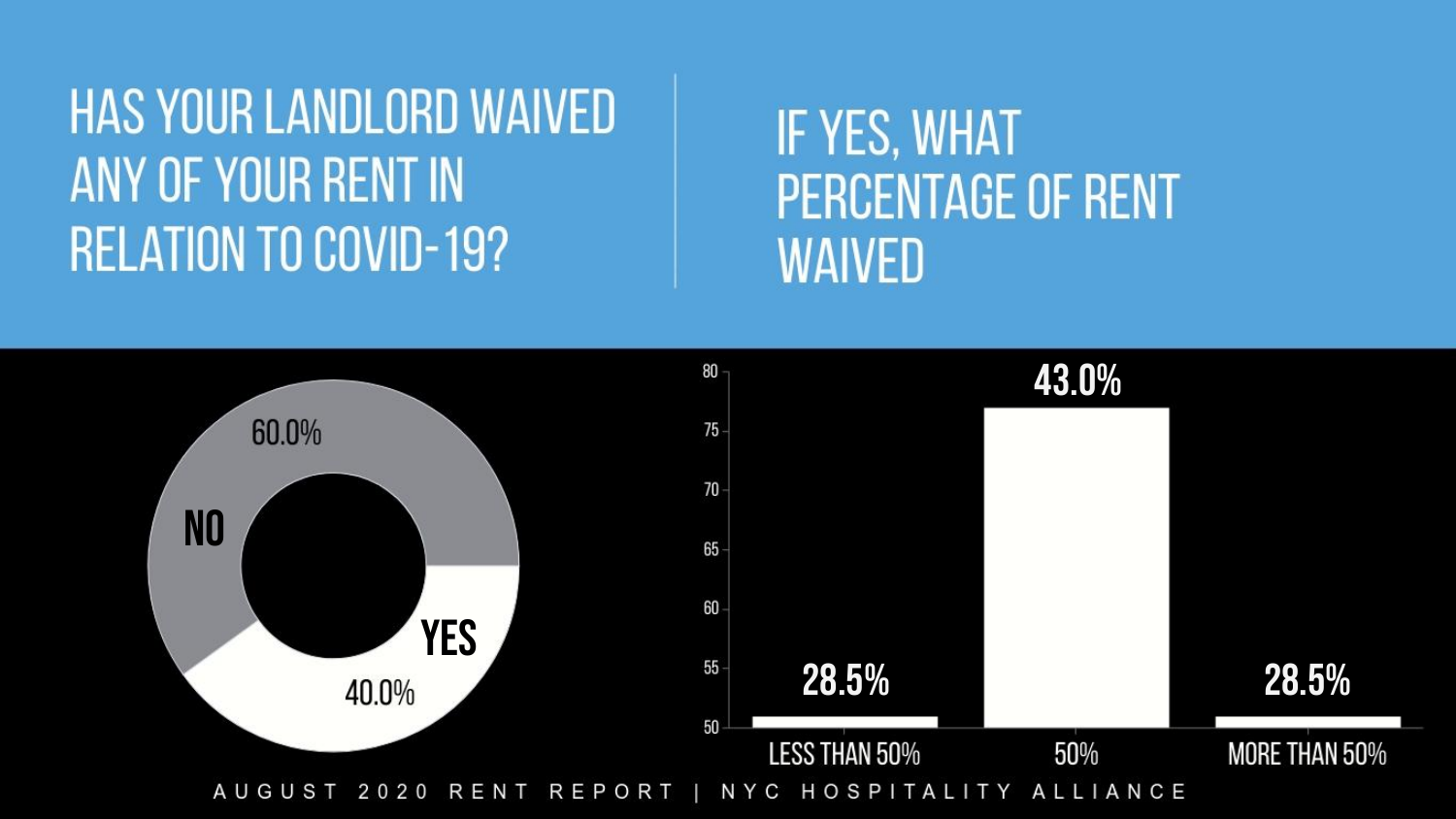### **HAS YOUR LANDLORD** DEFERRED ANY OF YOUR RENT IN RELATION TO COVID-19?



#### **AUGUST** 2020 RENT REPORT NYC HOSPITALITY ALLIANCE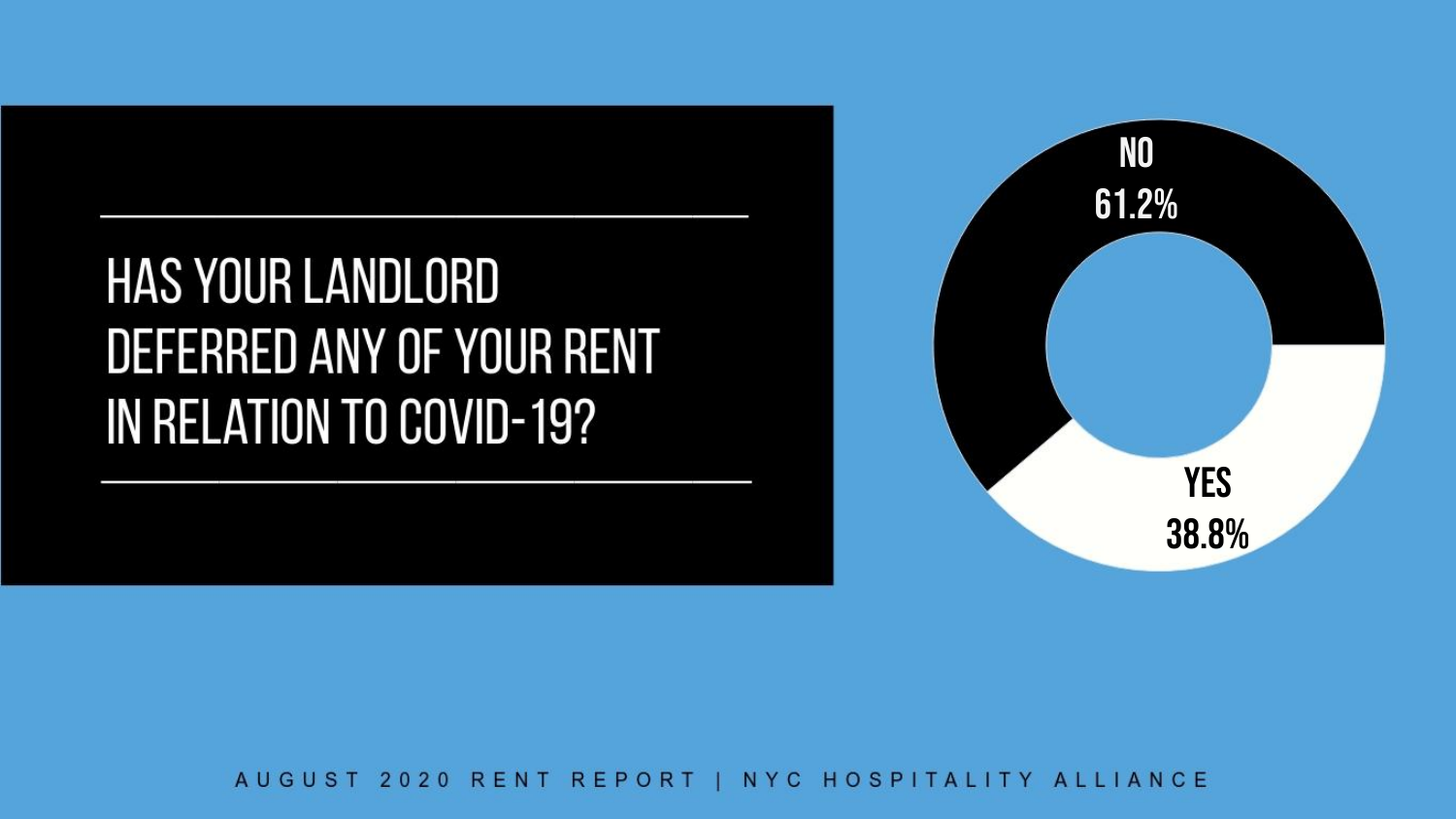#### **HAVE YOU RENEGOTIATED YOUR LEASE IN RELATION TO COVID-19?** In good faith



#### AUGUST 2020 RENT REPORT NYC HOSPITALITY ALLIANCE